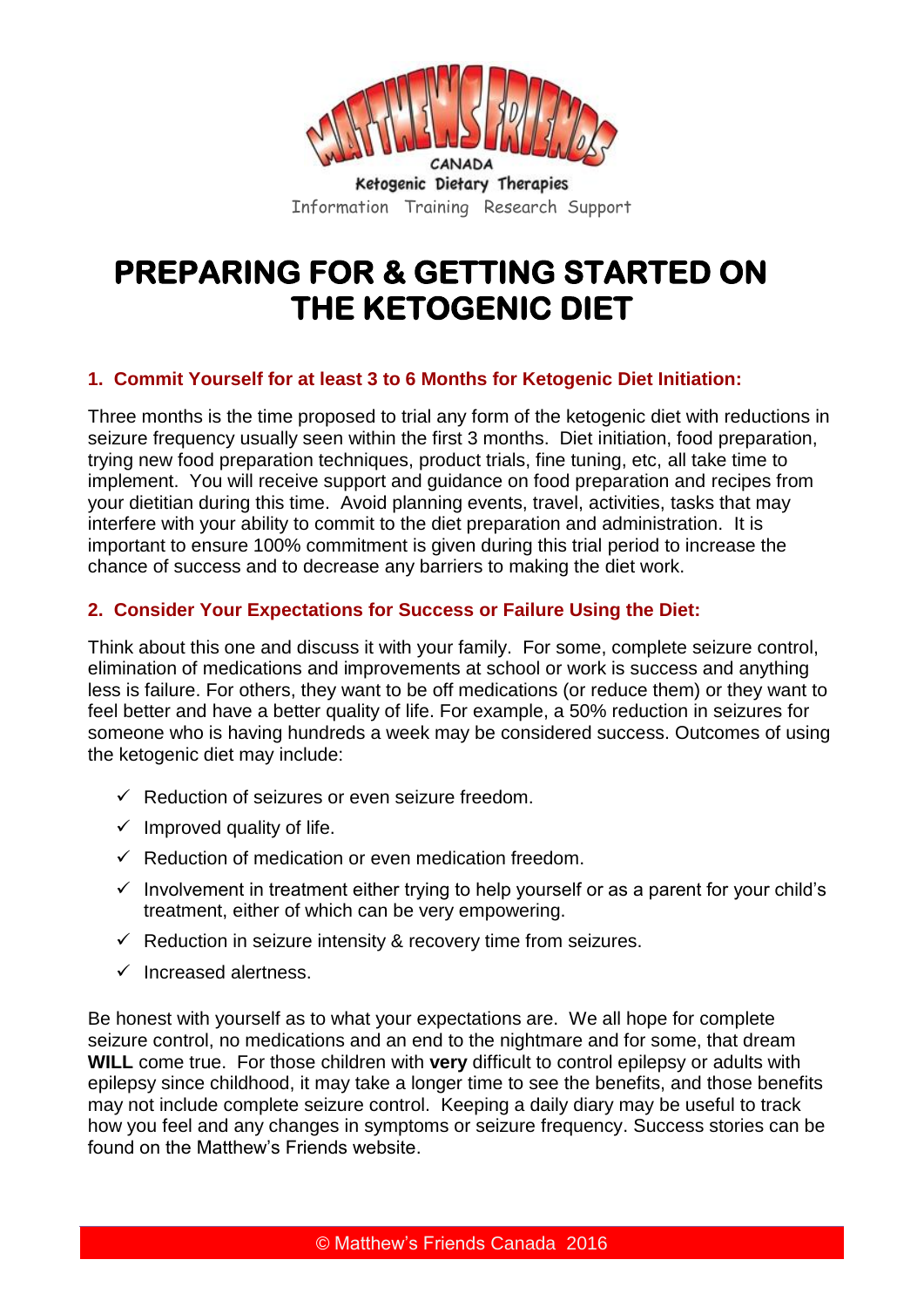

Ketogenic Dietary Therapies Information Training Research Support

## **3. Communicate With Everyone**

## **Your Family**

Discuss the ketogenic diet therapy with your family (siblings, grandparents, aunts, uncles included). Give them all the information you have and ask them for their support and understanding for at least the first 3 months. It is important that you have as many people on board to work **WITH** you, especially in the beginning. The more support you have, the better the chances of success. If improvements are seen and the diet is working well family members will see the results for themselves and have the understanding of how the diet worked to help. Explain to siblings that they won't be able to share their food with their brother/sister because it could make them unwell.

In the case of young children and limiting foods, family members may express sympathy or pity. No one likes to be denied anything and no one likes to deny a child. Educating family about keeping the focus on the trial period and all the possible positive outcomes will help avoid unnecessary comments or mistakes.

For further information for family members or close family friends that have questions or concerns, contact your ketogenic registered dietitian or Matthew's Friends Canada staff.

## **Your Child's School**

Discuss the ketogenic diet therapy with your child's school (teachers, assistants, principal, etc) and provide them with the Matthews Friends Canada handout **'Managing the Diet in School'.** Good communication and support from parents and the school will be required to ensure the diet therapy is continued during the school day as it would at home. It is important for school staff to understand that the ketogenic diet is a medical therapy and requires the same respect as a child receiving a medication while at school or a child with a severe food allergy.

Specific changes for your child at school may include:

- $\checkmark$  Eating only foods and drinks packed from home.
- $\checkmark$  Eating all of the food provided from home and ask school staff to help 'scrape' up remaining dressings, sauces etc.
- $\checkmark$  Arranging food alternatives (rewards) or food prepared for special occasions.
- $\checkmark$  Educating classmates, parents and school staff about the ketogenic diet; telling classmates, parents & staff why your child is going on a special diet and the fact that it could really help them get better will hopefully help the other children in the class to understand why they must not share their food with their classmate.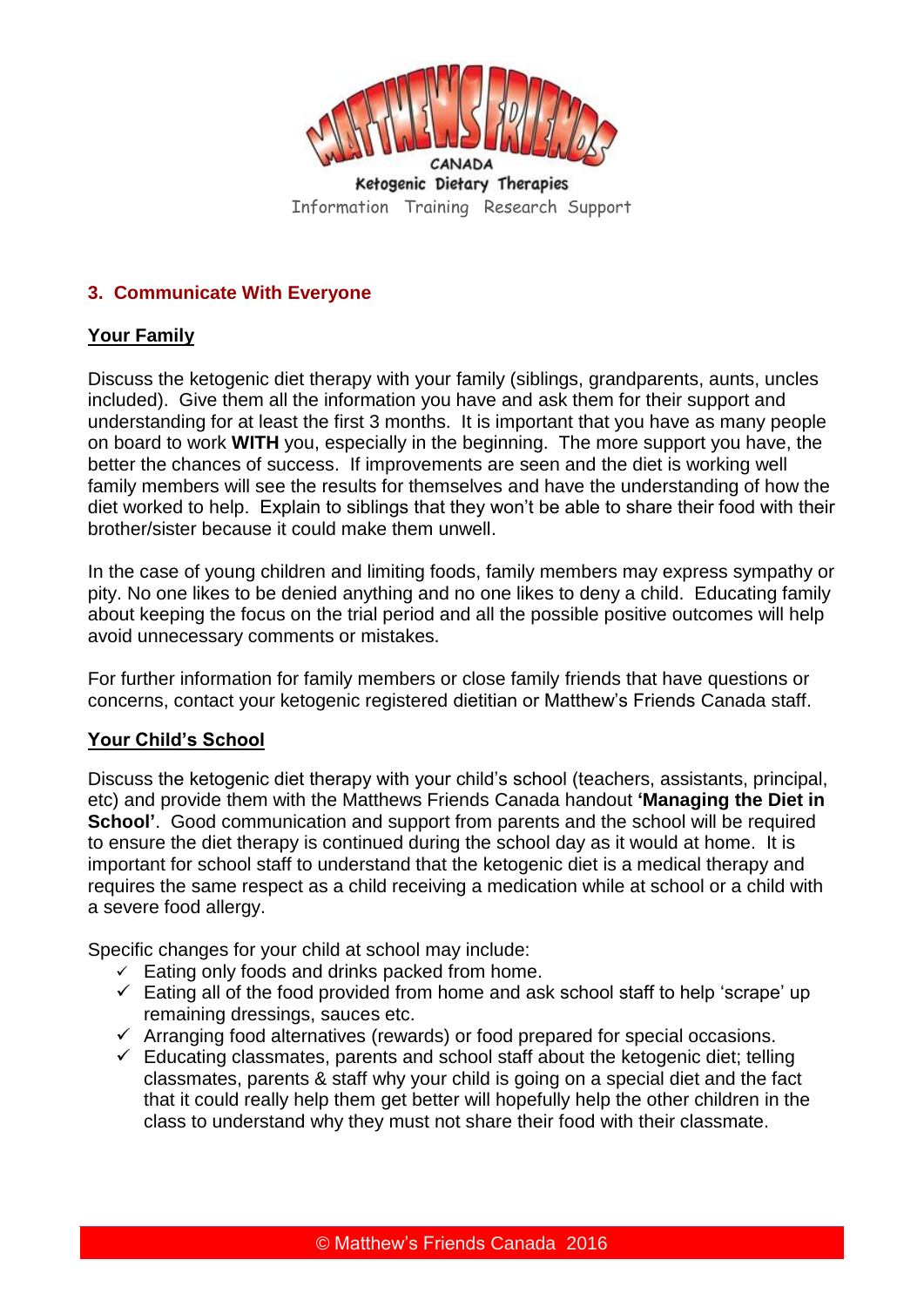

Information Training Research Support

## **Daycare or Respite Centre**

Discuss the ketogenic diet therapy with your child's care centre (caregivers, teachers, assistants, etc.) and if appropriate provide them with the Matthews Friends Canada handout **'Managing the Diet in School'**. Provide them with all the information you have. Depending on the facility and staff, food preparation may be difficult and some centres

may be hesitant to accept a child on a specialized diet. In those cases, providing prepared meals from home and education/support for staff may be beneficial. If the centre is willing to prepare food for your child, provide them with education, guidance, and support (ie recipes, handouts, a weigh scale if necessary). Take them through everything and how you to prepare foods. Use the most basic recipes you have to keep it as simple as you can. The first few times your child visits the centre, stay close to home and be readily available on the phone to answer any questions they might have

#### **Everyone Involved with Your Child or Child's Care**

Discuss the ketogenic diet therapy with everyone involved with your child's health: visitors, social workers, babysitters, respite workers, etc. Make sure everyone knows, as this will reduce the chance of mistakes being made and 'extras' or 'treats' being given to your child. It will also help you to know that you have covered everything.

#### **4. Ask Questions!**

Never stop asking questions. Even if you think they sound unimportant, ask it anyway. If it is worrying you, then the subject matter (whatever it is) needs to be addressed. There is no such thing as an unimportant question if it is worrying you.

## **5. Preparing Yourself / Your Child for the Diet**

Before you actually start the diet, the following suggestions may help to gradually ease into ketogenic diet initiation:

- $\checkmark$  Slowly reduce and eliminate all cakes, cookies, candy and chocolate
- $\checkmark$  Swap full sugar varieties of drinks with sugar free alternatives (look on the label for trace carbs or less then 0.4g per 100mls).
- $\checkmark$  Try sugar free jello made with whipping cream to make a creamy dessert.
- $\checkmark$  Use whipping cream in your coffee instead of milk.
- $\checkmark$  Try herbal teas, such as peppermint.
- $\checkmark$  Swap sugar for sweeteners.
- $\checkmark$  Try different vegetables and experiment (example celeriac ie celery root can be used like mashed potatoes and is extremely tasty).

© Matthew's Friends Canada 2016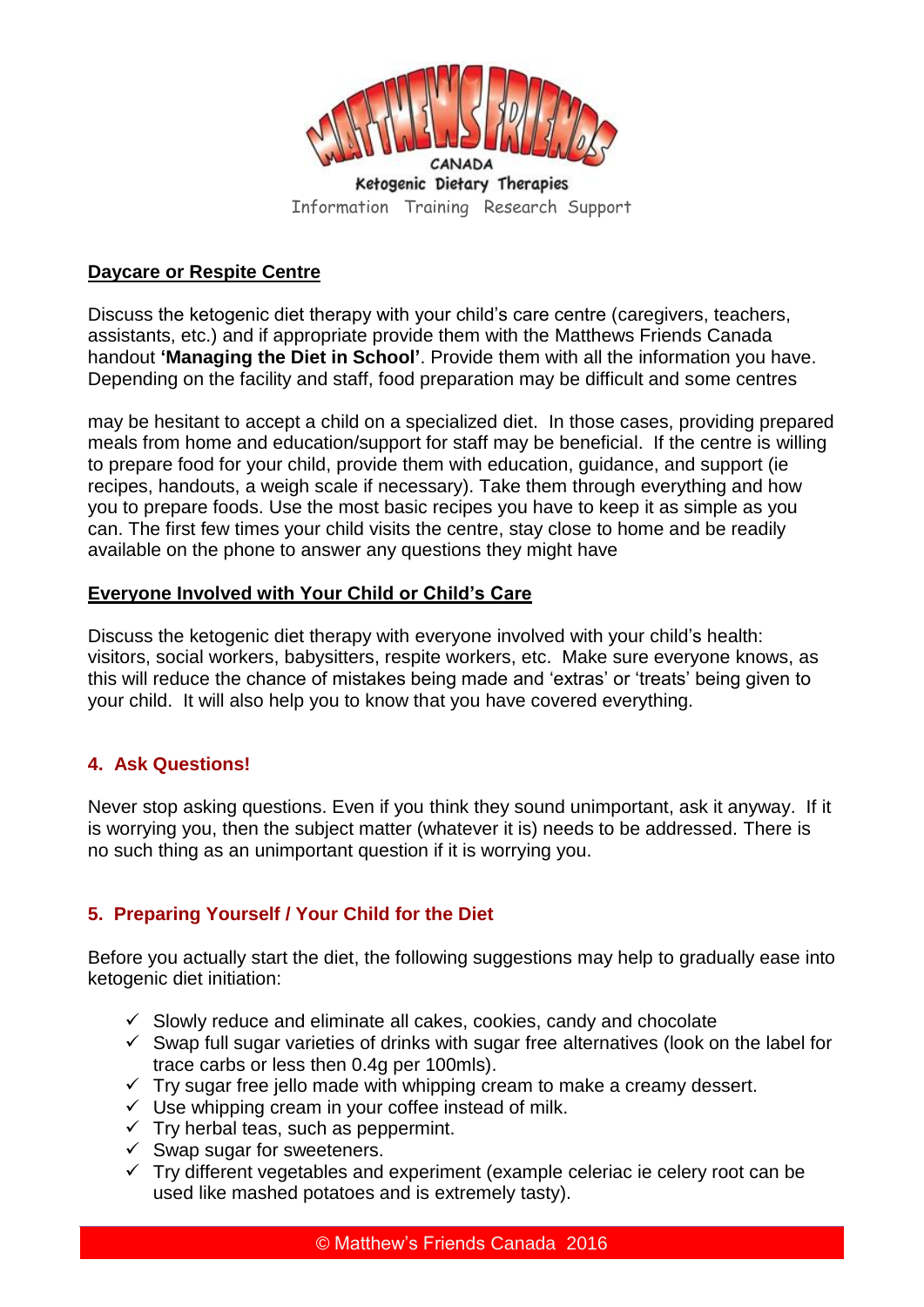

- $\checkmark$  Have bacon and egg for breakfast or an omelette instead of cereals.
- $\checkmark$  Put butter on your vegetables or meat.
- $\checkmark$  Make some creamy sauces to go over your dinner such as a simple one made with whipping cream, mushrooms and butter.
- $\checkmark$  Use whipped cream to dip fruit or add as topping on sugar free jello
- $\checkmark$  Make hot chocolate or 'milk' using cream with water &/or cocoa
- $\checkmark$  Eat meals and snacks regularly if not already

A testing period may make life easier for you, your child, and your dietitian so she can make sure to incorporate the foods that you have been successful in trying into meal plans for diet initiation. Most of all it will help you, your child and family realize that there will be a variety of options to incorporate into your everyday family meals.

When the time comes to initiate the ketogenic diet, you may have to weigh things out on an electronic weigh scale at every mealtime – this will get easier with practice. You will have to be organised and keep your basic stock cupboard up to date. Once food preferences and preparation techniques are established, preparing batch recipes and freezing can be useful and time saving. Keep it simple to start with and as your confidence grows so will the variety of recipes you have.

*"Matthew was on the diet for nearly 6 years and yes, there were certainly days when I could have cheerfully thrown the scales out of the window but looking back now I certainly wouldn't have changed it and yes, it was all worth it. For some reason Monday evenings turned into my 'batching night' and I would put my little TV on in the kitchen or listen to an audio book whilst making quiches, muffins and cookies and before I knew it I had a freezer full and it would be another two weeks before I would need to make another lot. Sometimes the thought of doing it was worse than actually doing it"* 

*Emma Williams, Mum to Matthew*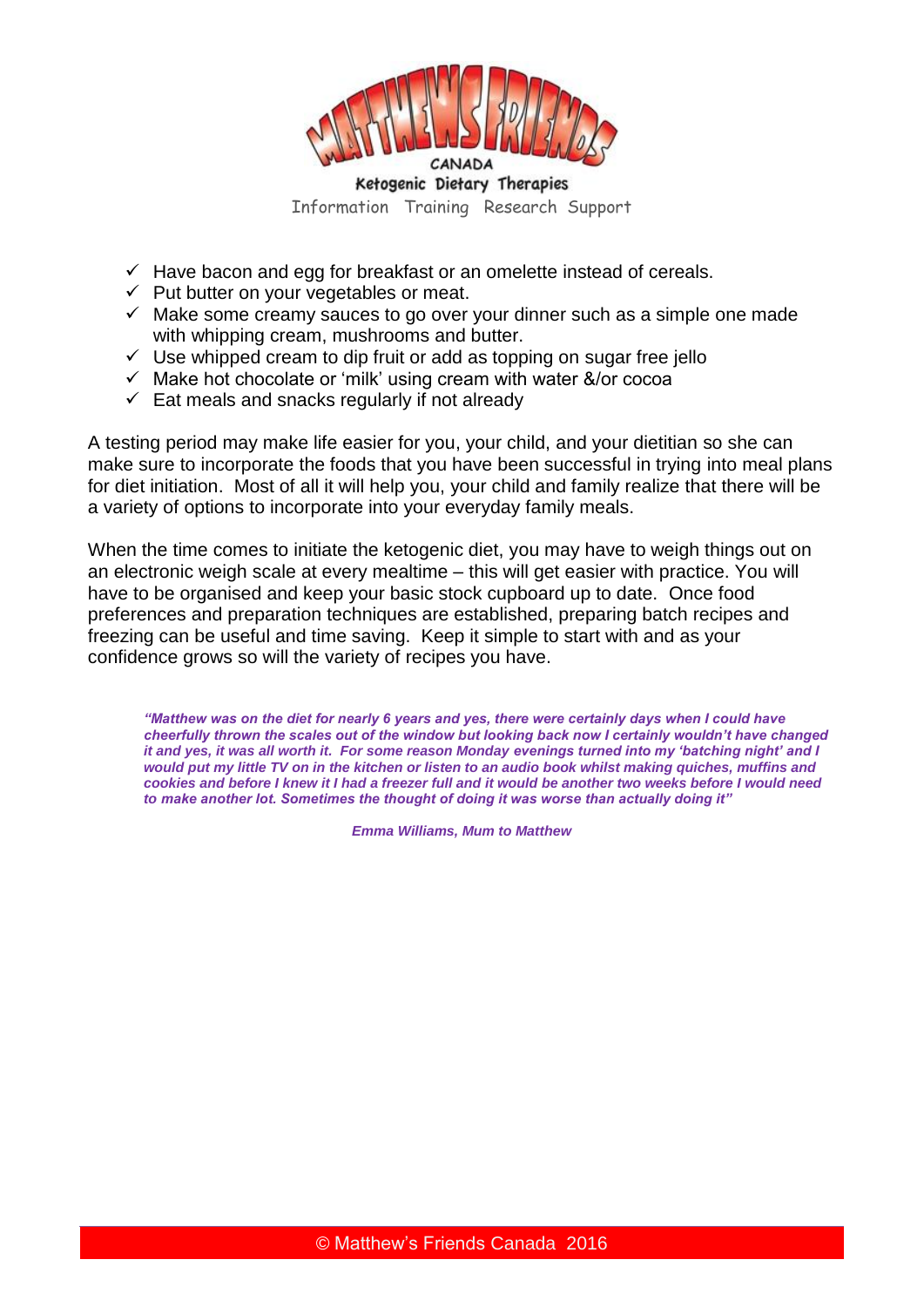

Information Training Research Support **EQUIPMENT YOU WILL NEED** 

- **1. Electronic Scales -** All food items for the ketogenic diet may require measuring or weighing. A scale would be required to weigh quantities to **0.1 gram**. Take note of the maximum weight the scale goes to prior to purchasing scales as you may need to weigh larger amounts if using batch recipes. For scales to weigh accurately they should be on a completely level surface.
- **2. Baking/Measuring spoons –** Some foods and liquids require measurement in mls. Tableware teaspoons or tablespoons can often vary in their measurements and are not recommended.
- **3. Spare Batteries for Scales - ALWAYS** make sure you have a spare set of batteries in the house or even 2 sets, and immediately go out and buy a replacement set when you have used one of them. Don't believe the 'battery low' signal – it really means 'battery gone'.
- **4. Small Plastic or Glass Sealed Containers -** Containers with covers can be used to freeze meals to use at a later date.
- **5. Freezer Bags -** Very useful for 'batching up' and meal preparation. When needing several portions of any food, weigh out the appropriate amounts and put them in the little bags (with appropriate amounts of other ingredients for a recipe as well if you wish) and then put them in the freezer. When you are next preparing a meal you can just pull out a bag and defrost it and know that the ingredients are already weighed.
- **6. Plastic Spatulas -** Purchasing several of these is a good idea. These ensure that you can scrape every last bit out of the bowl you are eating from or pan you are cooking from.
- **7. Small Frying Pan -** As some recipes require small volumes, a small frying pan is useful. Non-stick varieties are preferred or use PAM (or other fat as part of the planned recipe) to prevent surface sticking.
- **8. Small Plastic Bowls -** Use these to weigh food out on the scales.
- **9. Small Cool Bag and Ice Pack -** For any packed meals for school/work or days out.
- **10.Freezer Labels and Permanent Pen -** Good for writing down what ingredients or meals are contained in your plastic or glass containers and your freezer bags along with the date and if anything needs to be added.

© Matthew's Friends Canada 2016